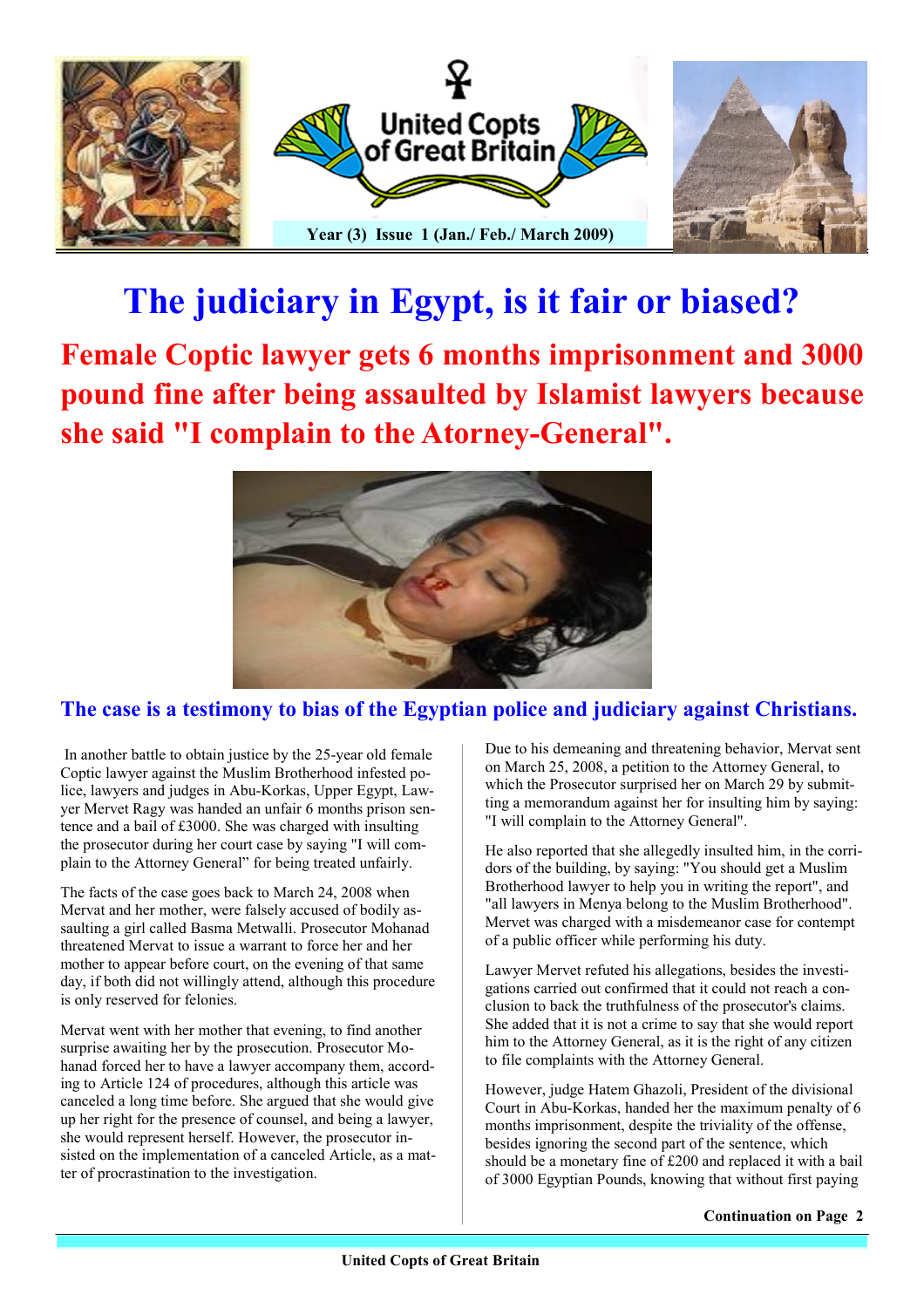

this huge bail sum, she would be unable, under the law, to make an appeal.

Outspoken Mervat Nagy commented that judge Ghazoli has a lot of activities among lawyers representing the Muslim Brotherhood, where they pray together every afternoon, and he also makes speeches to them, including those detrimental to her reputation, resulting in previous abuses commited against her by some of them.

Mervat confirmed that she has sent several complaints against the judge in question to the Egyptian President, the Attorney General, Minister of Justice and Interior Minister accusing him of collusion with the Muslim Brotherhood lawyers to issue this rule against her, which is exaggerated and not commensurate with the seriousness of her charge, which was fabricated by the prosecutor.

It is worth noting that Ms. Ragy was assaulted twice on Thursday 22nd January 2009, one attack in the morning, and the second in the evening, while she was on her way to complete the investigations of the morning assault.

She was intercepted behind the court building by two Muslim brotherhood lawyers who assaulted her, and tore her clothes off. She was left unconscious during which her personal ID was stolen, and was later transported to hospital.

Instead of being intimidated by the previous attacks, young lawyer Mervet Ragy went public unveiling the facts of the attacks on her, and exposing the collusion between the police and the Muslim Brotherhood lawyers.

We alert the Egyptian police and the Egyptian judiciary to their obligation to treat all citizens equally and we also remind the Egyptian government of its duty to weed out the fundamentalists elements which have infested police and judiciary.

\* Source of the news Coptreal

## ISLAMIC LAWYERS URGE DEATH SENTENCE FOR CONVERT

### In case on whether he can legally change religion, Christian is accused of 'apostasy.'

In the latest hearing of a Muslim-born Egyptian's effort to officially convert to Christianity, opposing lawyers advocated he be convicted of "apostasy," or leaving Islam, and sentenced to death.

More than 20 Islamic lawyers attended the hearing on Sunday (Feb. 22) in Maher Ahmad El-Mo'otahssem Bellah El-Gohary's case to obtain identification papers with Christianity designated as his religious affiliation. Two lawyers led the charge, Ahmed Dia El-Din and Abdel Al-Migid El-Anani.

"[El-Din] started to talk about the Quran being in a higher position than the Bible," one of El-Gohary's lawyers, Said Fayez, told Compass. "[El-Din said] people can move to a higher religion but not down, so people cannot move away from Islam because it is highest in rank."

Memos submitted by opposing lawyers asserted that cases such as El-Gohary's form part of a U.S. Zionist attack on Islam in Egypt, that Christianity is an inferior religion to Islam and that Copts protect and defend converts from Islam at their own peril.

"We received 150 pages from them that talked about religion," said Fayez. "We are not in a position to talk about religion, we are only talking about the law."

#### El-Gohary Beaten

El-Gohary was not present at the hearing, as attendance would put him at extreme personal risk. He had planned to obtain papers authorizing attorney Nabil Ghobreyal to act as his proxy representation in court, but staff members at the registry office swore at and beat him, lawyers said.

Judge Hamdy Yasin was forced to ad-

journ the case until March 28 because El-Gohary did not obtain the necessary proxy representation documents.

"I am now in a position where I can't do anything else," El-Gohary, who has been in hiding, told Compass. "I have to go [to court] despite the danger. I believe God will protect me. It's a very hard decision, but I have to go."

Copts and Christian converts have to face such systemic prejudice daily in the battle for their rights, he said.

"Our rights in Egypt, as Christians or converts, are less than the rights of animals," El-Gohary said. "We are deprived of social and civil rights, deprived of our inheritance and left to the fundamentalists to be killed. Nobody bothers to investigate or care about us."

El-Gohary, 56, has been attacked in the street, spat at and knocked down in his



effort to win the right to officially convert. He said he and his 14-year-old daughter continue to receive death threats by text message and phone call.

But he also has received text messages, he said, of encouragement from other Muslim-born converts too fearful to take a similar stand.

"Everyday I get calls from people who have converted but are secret," said El-Gohary. "They ask me every day about what is happening, because it affects their future."

The danger to himself and his daughter has led El-Gohary to suggest that he will most likely leave Egypt, but not until the case is over.

"He wouldn't go without doing this trial, he doesn't want to leave before it is finished," said attorney Ghobreyal.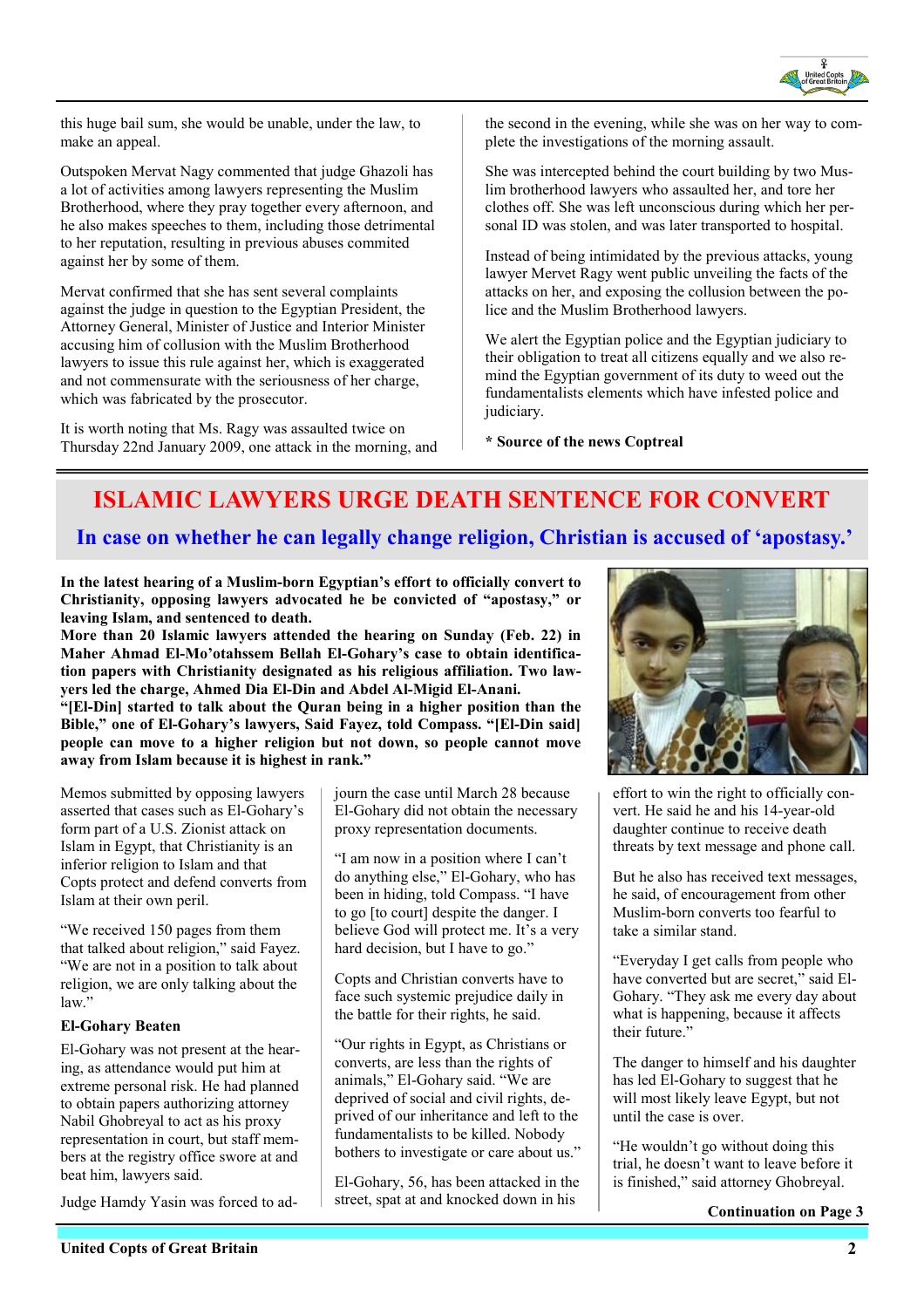

"Because it [conversion] is his right, then he will do whatever he likes."

El-Gohary said he feels a responsibility to witness about God and Jesus. "I have to do what I am doing for the sake of God and the sake of the converts, to the glory of God," he said.

He decided to legally change his religious affiliation out of concern over the effects that his "unofficial Christianity" has on his family, saying he was particularly concerned about his daughter, Dina Maher Ahmad Mo'otahssem. Though raised as a Christian, when she reaches age 16 she will be issued an identification card stating her religion as Muslim unless her father's appeal is successful.

At school, she has been refused the right to attend Christian religious classes offered to Egypt's Christian minorities and has been forced to attend Muslim classes. Religion is a mandatory part of the Egyptian curriculum.

#### Encouraging Horizon

Despite setbacks, delays and the vitriol on display in the courtroom, El-Gohary and his lawyers reserve optimism not only about the future of the case but the future of the country as well.

"There is evidence and signs on the horizon that are very encouraging, that there will be a time in the future that equal rights will be achieved," said Fayez. "People have started to ask for their rights and demand to have the freedom of religion. This is a good sign."

Mohammed Hegazy, the first Muslimborn Christian convert to attempt to have his new religion officially registered, is also in hiding after receiving death threats.

Despite a constitution that grants religious freedom, legal conversion from Islam to another faith remains unprecedented. Hegazy, who filed his case on Aug. 2, 2007, was denied the right to officially convert in a Jan. 29, 2008 court ruling that declared it was against Islamic law for a Muslim to leave Islam.

The judge based his decision on Article II of the Egyptian constitution, which enshrines Islamic law, or sharia, as the source of Egyptian law. The judge said that, according to sharia, Islam is the final and most complete religion and therefore Muslims already practice full freedom of religion and cannot return to an older belief (Christianity or Judaism).

### Egyptian Judge Tells of Desire to Kill Christian Bail granted to convert from Islam barred from legally changing religious ID.

After her arrest at Cairo's airport on Dec. 13 while attempting to flee anti-Christian hostilities in Egypt, convert Martha Samuel Makkar was granted bail on Saturday (Jan. 24), but not before a judge took her aside and said he would like to kill her, according to her lawyer.

Attorney Nadia Tawfiq said Judge Abdelaa Hashem questioned Makkar extensively about her Christian faith during the hearing. Makkar, charged with forging identification documents, explained her reasons for her conversion, avowing her Christian faith and repudiating the judge's claims that converting from Islam to Christianity was impossible.

"Then he said, 'I want to talk with Martha alone,' so we all left the room, and he said to her, 'Nobody changes from Muslim to Christian – you are a Muslim,'" Tawfiq said. "And she said, 'No, I am a Christian.' He told her, 'If I had a knife now, I would kill you.' [Makkar] came out crying and depressed, but at least he gave the decision to let her go free."

Makkar, 24, had planned to escape the dangers she has faced in Egypt by travelling to Russia with her family. She says that since converting to Christianity five years ago, police and members of her extended family have threatened her incessantly, the relatives vowing to kill her.

Airport security personnel had been notified of Makkar's plans, according to a Coptic rights group.



"They had both [her original and Christian] names and maybe a picture before she reached the airport," said Helmy Guirguis, president of the UK Coptic Association. "They did not [arrest her] to apply the law, they did it because of hate for Muslims converting to Christianity. It is like a great occasion to go and arrest some poor lady like her in the airport."

After her arrest, Makkar was charged with carrying forged documents and taken to El-Nozha police station. Authorities also took her husband and two children into custody. The identification that Makkar carried listed her religion as Christian and bore the name she

had chosen for herself rather than her given name, Zainab Said Abdel-Aziz.

Legal conversion from Islam to Christianity by Muslim-born Egyptians, and gaining corresponding legitimate documents, is unprecedented in Egypt. Egyptian law does not provide for a means to legally change one's religion on identification papers.

According to Tawfiq, Makkar said authorities held her in a room at the airport, hit her and denied food to her children.

"People who convert to Christianity are treated exactly like terrorists," said Guirguis of the UK Coptic Association. "This is not official policy, it's not on paper, it's not the law, but it's what happens."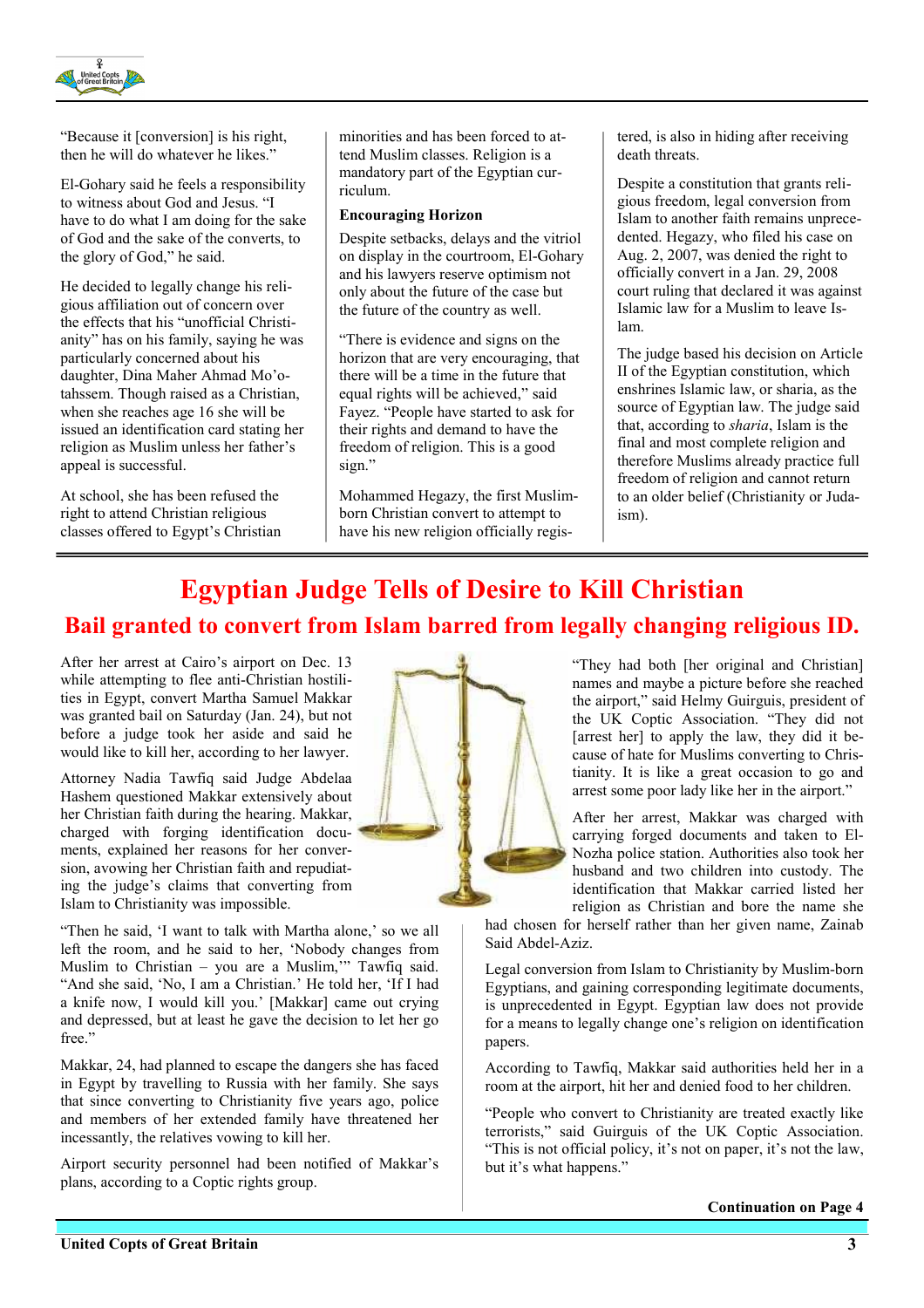

#### Abuse from Police, Prisoners

Before authorities took Makkar to prison, her two children, Morkes, 2, and Amanwael, 4, were handed into the care of family friends. Authorities took Makkar's Christian husband, 32-year-old Fadl Thabet, to the national security office in Alexandria for questioning.

The prosecution office later ordered his release after testimony from Makkar, who claimed that Thabet did not know she was a convert. Despite this order, authorities did not release Thabet but instead placed him under "emergency arrest." This form of incarceration requires no charges and provides no recourse to legal counsel. He remained in prison until Jan. 19.

Authorities had also arrested George Abyad, 67, and Masood Guirges, 55, employees of the Coptic Orthodox Patriarchate in Alexandria, on suspicion of helping Makkar obtain false papers. The prosecution office ordered their release along with that of Thabet based on Makkar's testimony.

Since Makkar's arrest, she has leveled allegations of sexual abuse and demeaning behavior at police in the El-Nozha station and at personnel of the national security office in Heliopolis. Makkar said she has also suffered at the hands of fellow inmates at Al-Qanata prison, where authorities later took her.

"She has some difficulty with the other prisoners in prison," said Tawfiq. "One of them kicked her and tried to kill her; one took the Bible and threw it on the floor, pushed her and tried to make her go back to Islam. But she is strong, she is strong."

Makkar remained in pre-trial detention until Thursday (Jan. 22), when she was briefly released on a bail of 3,000 Egyptian pounds (US\$540). She was then rearrested after prosecutors filed an appeal. The appeal failed, and on Saturday (Jan. 24) Makkar was allowed to return home to her husband and children pending trial.

Tawfiq and two other lawyers, Nabil Azmi and Magdy Shounda, will represent Makkar when her trial resumes before a different judge. Tawfiq, however, is not hopeful that they will face any less of a bias.

"I think it will be the same, because all the judges are Muslim and are naturally upset about that [conversion]," she said.



تهديد قاض مصر ي لفتاة اعتنقت المسيحية بالفتل



### Court of Cassation Accepts the appeal of twin, Andrew and Mario

Chamber advise in the Court of Cassation in Cairo decided to accept the appeal filed by the Attorney-General on the issue of twins Andrew and Mario as a theme and set the next meeting April 6 to consider the case again after the announcement of the Registry of the book to include items from the case papers and documents. The decision is a good omen towards the restora-

tion of the right of the mother custody of her children in accordance with the provisions of the Egyptian Constitution and international covenants, and close the door for extremists who exploit the polemics of religion for fires and the loss of natural rights and added that the ruling will be the next to end the tragedy of a case that has rocked the largest public opinion and decide the future of the children who are in danger in view of their threat, particularly in education and trying to force them to test in the Islamic religion and are therefore refused this so such a provision would be a victory of law and



كاميليا تنتظر شهرين ونصف أخرين من خوف التنقيذ ض اولادها بضمهم الى الأب المسلم. يبدو أن الأمر عسيرا جدا علـ قصاء النقض بأن يحكم لصىالح اندرو وماريو، كما يبدو أن القضاء المصري مصمم بأن يقوم بتعذيب اولادي الى اخر لحظة لحين بلو غهم السن القانوني . بهذه العبارات نقلت كاميليا وعبرت بها ً عندما اطلعتنا بـأنّ جلسة انـدروً ومـاريـو تـأجلت  $2009$  الحكم الى بوم 15 بونيه

وكان من المفروض ان النقض يريح قلب ام ينزف بدلا من

الانتظار شهرين ونصف اخرين تحت وطأة التنفيذ الذي من المفترض ان يتم في أي لحظة ، لأن نقص الحكم لا يوقف التنفيذ بالقوة الجبرية صدهم. وبـهذه الـمدة الطويلة شهرين ونصف للحكم والذي ليس له اي مبر ر قانونبي قد يضعف ولن تستفيد الأم كاميليا ولا اندرو وماريو من طعن النائب العام بطلب الـغـاء الـحكم الصادر ضدهما وبالتالي سوف لايكون له قيمة قانونية في حالة بلوغ الصغيرين السن القانوني في اختيار معتقدهم وهو 15 سنة، وهو اليوم الذي سيوافق 24 يونيه 2009 يوم اتمامهما السن القانوني في ختيار عقيدتهم الدينية، وكان النـائب العام قدم طعنا في غاية من الابداع القانوني لالغاء الحكم الصبادر ضد اندرو وماريو والغاء كافة الأثار المترتبة عليه سابقا ولاحقا وحتى تصبح قاعدة قانونية يعمل القضاء المصري بها في دعاوى ضم الصغار في حالة اسلام الاب أو احد الو الدين. الا اننا مازلنا نحرث في المياه بدون جدوى .

citizenship and this is what everyone hoped.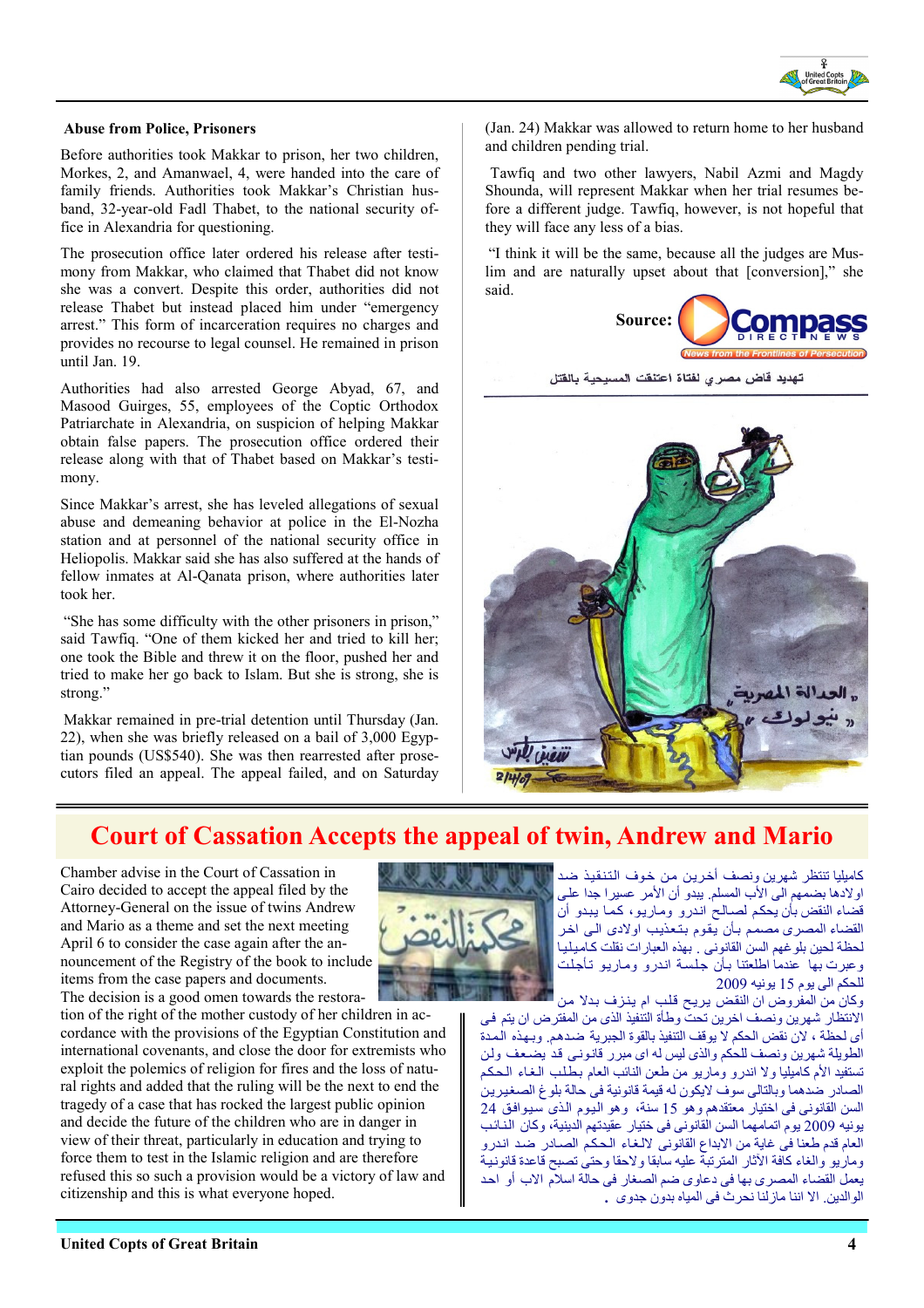

## A debate about religious persecution around the world at the House of Lords



Tabled By Baroness Cox

■ Baroness Cox asks Her Majesty's government to appoint a "special Envoy for Freedom of Religion"

■ Christians in Nigeria, Sudan, India, North Korea, Egypt are severely persecuted.

■ Copts are treated as second class citizen; converts in Egypt are persecuted with dire consequence in marriage and custody of children.

■ The historic Abu Fana monastery has been attacked 15 times since 2004.

My Lords, 60 years after the signing of the Universal Declaration of Human Rights, millions of people around the world still suffer because of their beliefs and the expression of those beliefs. Article 18 is often half-heartedly supported by national Governments, and, at the United Nations, it is one of the least-developed freedoms in terms of international human rights mechanisms, and is currently being contested through anti-defamation resolutions.

The subject is so vast that I cannot do justice to it. I am therefore extremely grateful to all noble Lords speaking in the debate, who will address issues that I cannot include. Paul Marshall, in the definitive book Religious Freedom in the World highlights the extent of violations of this freedom. He says:

"Some—the Baha'is in Iran, Ahmadis in Pakistan, Buddhists in China-Tibet, Falun Gong in China, Christians in Saudi Arabia—are now among the most intensely persecuted, but there is no group in the world that does not suffer to some degree because of its beliefs.

Atheists and agnostics can also suffer from religious persecution... violations of religious freedom are massive, widespread and, in many parts of the world, intensifying". I briefly highlight a few examples.

I refer, first, to Nigeria, because of the urgency of the situation there. In Bauchi state the Christian community were attacked last weekend. At least 12 people were killed, more than 1,500 were displaced, and 14 churches, eight vicarages, one mosque and numerous Christian homes were destroyed. At least one person was killed yesterday, and, with disturbing reports of, "armed men gathering in the bush", further attacks are feared. There have been many such outbreaks of orchestrated violence since the introduction of Sharia law in 12 northern and central states, causing an estimated 60,000 deaths and much destruction.

Last July I visited a town in Bauchi state where eight churches had recently been destroyed. In Kano city, the authorities bulldozed a Roman Catholic Church the week we were there. Last November, Jos suffered a series of wellplanned and co-ordinated attacks by

Islamist extremists. Will Her Majesty's Government urge the Government of Nigeria to fulfil their constitutional responsibility to protect all their citizens?

In Burma, the SPDC military regime is notorious for its brutal suppression of Buddhist monks and systematic oppression of non-Buddhists. Rohingya Muslims are denied citizenship and suffer systematic discrimination; mosques and madrassas have been demolished and, to quote a Rohingya leader, "We are a people at the brink of extermination".

Christians also suffer. Last month more than 100 house churches were forced to close, and pastors were threatened with imprisonment, while in the Chin state, Christians have been forced to destroy crosses and churches and to build Buddhist pagodas in their place. Will Her Majesty's Government make strong representations to the SPDC concerning religious persecution in Burma today?

In Sudan, in 1983 the Government's attempt to introduce Sharia law throughout this religiously diverse country led to the outbreak of civil war. Subsequently, the Islamist National Islamic Front regime, the NIF, seized power in 1989 and explicitly declared jihad against the predominantly Christian and animist African tribes of southern Sudan and the religiously diverse people of the Nuba Mountains and southern Blue Nile. I visited these war-torn areas 30 times. I witnessed the use by the NIF of aerial bombardment of civilian targets, massacres, torture, rape and scorched earth policies, resulting in 2 million dead, 4 million displaced and thousands taken into slavery.

In 2005, a comprehensive peace agreement, CPA, was signed, but the National Congress Party's policies in Darfur still include forcible Arabisation of African peoples and lands, and the imposition of its extremist form of Islam. Will Her Majesty's Government do more to impress upon the Government of northern Sudan their responsibility to ensure the safety of all their citizens?

In India, the recent terrorist attack in Mumbai, which caused such massive suffering, is widely believed to have been Islamist-inspired. Previous outbreaks of violence include massacres in Gujarat in 2002 when up to 2,000 people, mostly Muslims, perished and, subsequently, in 2008, attacks on Christians in Orissa state by Hindu fundamentalists with more than 50,000 people displaced, 70 confirmed dead—

Continuation on Page 6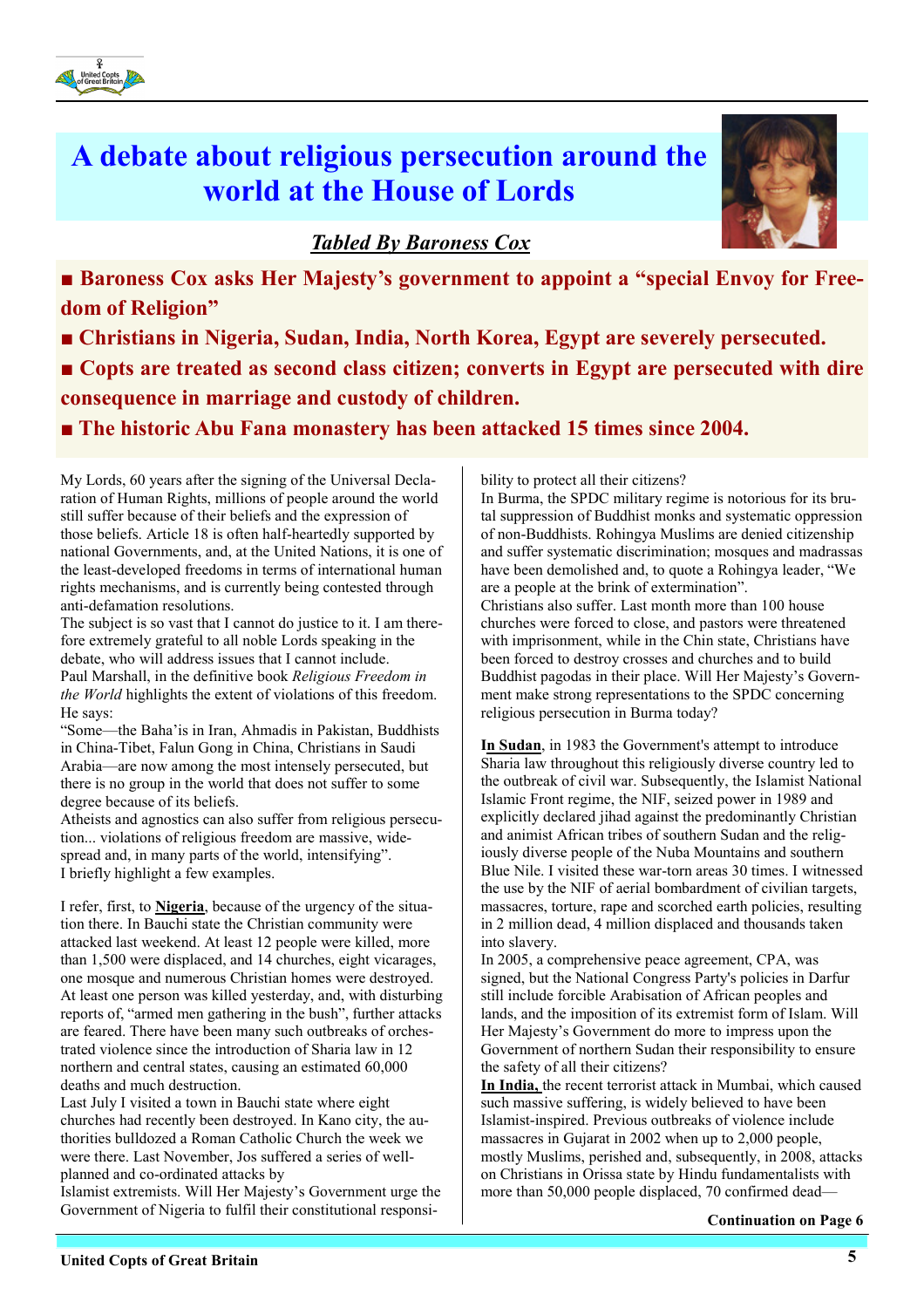

#### Continuation of Page 5

some burnt alive—252 Christian places of worship and some 4,000 Christians' homes destroyed. Christians continue to be threatened with forced conversion to Hinduism if they return to their villages. During a visit in October, we met many of the thousands of Christians still living in appalling conditions in overcrowded camps. Will Her Majesty's Government urge the Indian Government to ensure that the state Government bring to justice those responsible for the violence, provide all help needed to enable people to return to their homes and, in the mean time, ensure adequate health care and food in the camps?

In North Korea, given the obligatory personality cult of the political leadership, there has been harsh repression of religion. Buddhist temples and other places of worship have been eliminated and defectors testify to public executions of Christians and their harsh treatment in prison camps, where many perish. Three weeks ago, my noble friend Lord Alton and I visited North Korea. We concluded that it is better to build bridges than walls and recommended, inter alia, that the time has come for the United States to normalise relations with North Korea. We welcomed educational exchanges with Britain. However, we also emphasised concerns over human rights violations, including religious persecution.

We visited the Roman Catholic church in Pyongyang and expressed our concern that there is still no Catholic priest in North Korea. We were slightly more encouraged by the beautiful new Russian Orthodox cathedral, with two priests who had studied in Moscow. We were pleased to see that the Protestant church at Bongsu has been enlarged since I worshipped there five years ago and that there is now a seminary with 10 students, which has academic links to Kim Il-sung University and the Academy of Social Sciences, allowing academic exchange between secular and theological institutions.

In Egypt, there are serious concerns over human rights violations of non-Muslims. Muslim converts to Christianity are regularly detained without charges and tortured. The Egyptian state continues to prohibit changes in the religion section of national ID cards, with dire consequences for the Baha'is and Muslim-background Christians with regard to marriage, education and even the custody rights of their own children. Throughout 2007 to 2009, incidents of violence against the 10 million-strong Coptic community increased, often resulting in serious injury and material damage. The historical Abu Fana monastery has been attacked 15 times since 2004, and those responsible were not brought to justice. The Copts are still treated as second-class, or "dhimmi", citizens, with limited access to their civic and political rights. Even here, in Britain, there is concern over pressures in some communities to inhibit freedom to choose and change religion—in particular, over reported cases of intimidation of British Muslims who wish to leave Islam and/or convert to another faith. The final issue that I wish to raise is the worrying resolution, adopted by the UN General Assembly for a fourth consecutive year, entitled "Combating defamation of religions". This calls on national Governments to legislate for the protection of religion from defamation. It is sponsored by the Organisation of the Islamic Conference, and seeks to criminalise any criticism of Islam, with specific reference to human rights abuses and terrorism. It is widely seen as a device to protect

Islamic states from any criticisms of violations of human rights. In an interim report, the United Nations special rapporteur on freedom of religion and belief highlights concerns that:

"The lack of an objective definition of the term 'defamation of religions' makes the whole concept open to abuse", and that, "attempts to protect religions from 'defamation' are really seeking to protect religion from critical evaluation and aim to stifle religious dissent".

I ask the Minister whether Her Majesty's Government will continue to resist these proposals.

In conclusion, many people argue that freedom of religion and belief should be given greater weight in British foreign policy. Unlike the US State Department,

which has an entire department dedicated to freedom of religion and belief, the Foreign Office has only one person in its human rights team responsible for this issue, along with other human rights concerns. I therefore ask the Minister whether Her Majesty's Government will give serious consideration to responding positively to this proposal, perhaps by the appointment of a special envoy for freedom of religion and belief.

We who have freedom surely have an obligation to use our freedom on behalf of those who are denied it. It is my hope that this debate may make some contribution, however small, to highlighting these issues and the need to respond more effectively to those suffering for their beliefs, whatever those beliefs may be. William Wilberforce's words when introducing legislation to end the slave trade apply to violations of religious freedom today:

"We can no longer plead ignorance. We cannot turn aside".

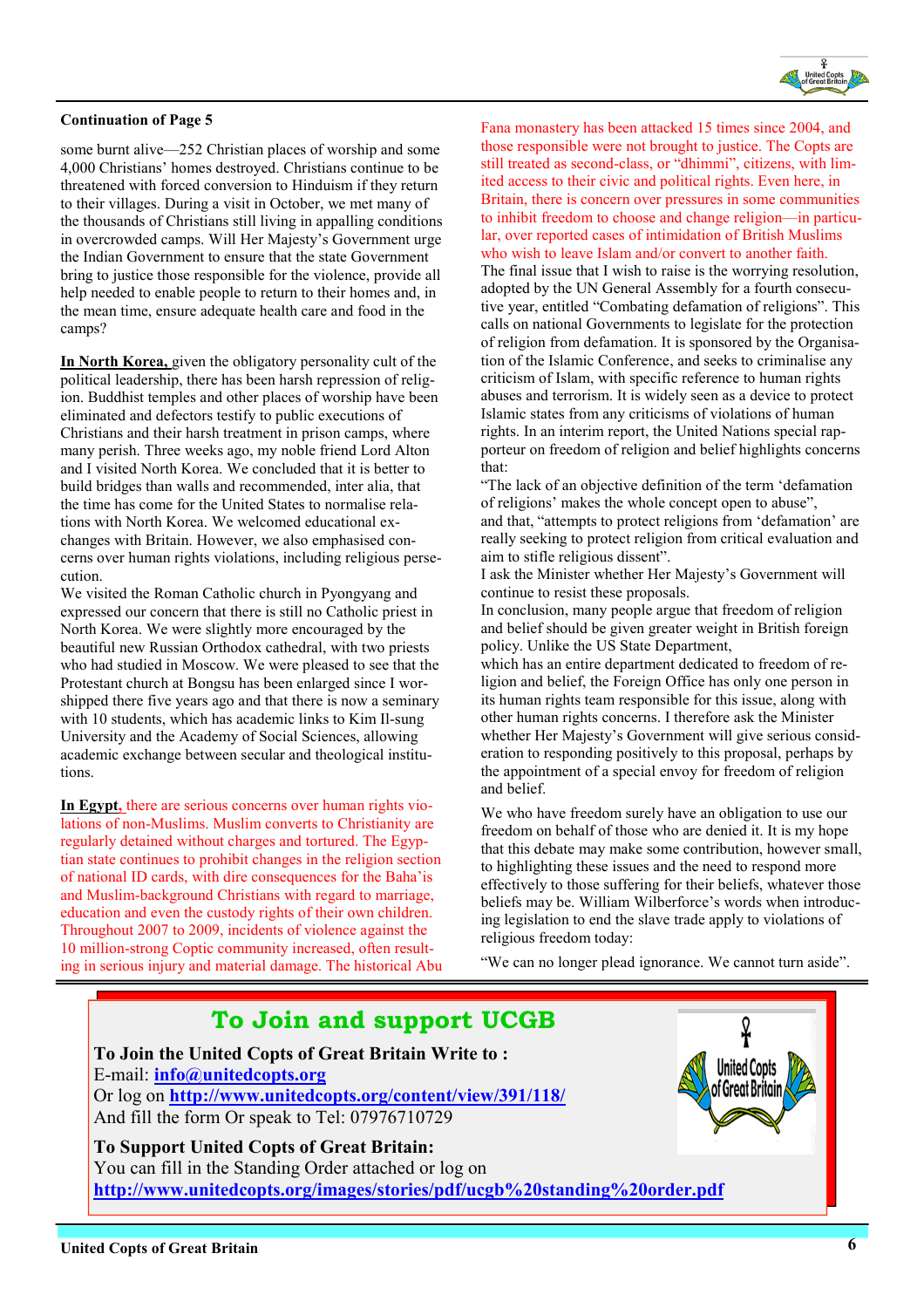



My Lords, let me join those of

your Lordships who have spoken this evening in thanking the noble Baroness, Lady Cox, not just for bringing this subject before us, but for her lifetime commitment as an advocate of these issues and a frequent traveller of astonishing proportions in directly going to bear personal witness to issues of religious discrimination and the oppression of religious freedom around the world. In doing that, she is very much part of a British tradition with that great concern for religious freedom that has, for many centuries, preoccupied us as a country here and abroad.

During the Lambeth Conference organised last year by the most reverend Primate the Archbishop of Canterbury, I recall being privileged to lunch with an extraordinary group of religious leaders—including the Archbishop of Sudan, the Bishop of Colombo, Sri Lanka, and bishops covering north and southern Africa and to hear their extraordinary stories of maintaining the freedom of all their congregations against threats that were political, economic and social in character. They were convinced of the need not just to protect the freedoms of their own congregations but those of other religions, understanding that only when all religions are free is any religion free. As Ministers, we raise the issue when we travel to countries of concern and with visitors from those countries when they see us here. The Foreign Office is producing guidelines for our posts on how to promote freedom of religion or belief, and to combat violations of it. We also maintain regular dialogue with representatives of religious groups whose members frequently suffer violations of their rights, such as the Baha'is, the Ahmadiyyas, the Jehovah's Witnesses and other Christian groups. Apostasy is a difficult issue, especially when it concerns Islam, as several Islamic countries prohibit and punish apostasy. In some countries, it is even punishable by death. In others, apostates are charged with other offences such as blasphemy, defaming Islam or

## The Response on the debate of Baroness Cox

#### By: Rt. Hon Lord Malloch – Brown

insulting their country. However, this does not deter us from making representations to promote the freedom of individuals to change their religion, nor from promoting Article 18 of the Universal Declaration of Human Rights, which has been quoted tonight and is a formidable article of an extraordinary document. We strongly believe that people have the right to practise their beliefs as well as to change their religion if they so wish. Some of the countries in which we have made this case are Eritrea, China, Mauritania, Lebanon, Egypt, Syria, Jordan, Libya, Afghanistan, Bangladesh, Iran, Malaysia, Nigeria and Pakistan, among others. The noble Baroness, Lady Cox, talked about Nigeria. The UK raised the issue of economic, social and cultural rights. We also recommended that Nigeria should take further steps to address discrimination against minority and vulnerable groups. Last week, I met a remarkable Muslim leader from northern Nigeria, the Sultan of Sokoto, who agreed with me, and indeed volunteered the point, that those who are responsible for the intercommunal violence last year needed to be held to account and brought to justice, and that only if that sort of impunity was brought to an end would these problems be resolved.

The noble Baroness, Lady Cox, also raised the case of Burma. I reassure her that our ambassador in Rangoon frequently presses the Burmese authorities to end human rights abuses. We condemn the marginalisation or persecution of any community based on its religious beliefs. Although it makes the abuses no less serious, the persecution of religious minority groups by the Burmese authorities is often based in reality on their ethnicity and a perceived threat to security rather than solely on their faith. Sudan was also mentioned. We have reminded the Government of Sudan of their responsibility to maintain order, to protect the deployment of UNA-MID, which is so important in Darfur, and to allow full access for humanitarian assistance. More critically, we must ensure the effective implementation of

the north-south agreement, the CPA,

because it was from that agreement that the release of those in the south from the violent persecution of those in the north finally came. Ensuring that the steps laid out in that agreement are fully honoured and lead to elections and a referendum that allows the people of the south to choose whether they wish to remain in Sudan is the critical political track to solving this issue. As to India, the noble Baroness will be aware that through the EU delegation, which visited Orissa state in December, and through the EU-India human rights dialogue, which will take place later this month, we will continue to press our concerns about what happened in Orissa. I have raised this issue directly with the high commissioner here and with officials in India.

Equally, in the case of Egypt, former Minister Kim Howells raised the issue of religious freedom directly with the Speaker of the Egyptian Parliament about a year ago. On 11 March last year, our embassy in Cairo met the Egyptian Deputy Minister for Human Rights, and again there was a discussion of the freedom of religion and Egypt's wider commitment under these conventions.

As regards the DPRK, North Korea, there is no freedom of religion. While I am delighted to hear perhaps the first green shoot—a term that a politician uses carefully—of some freedom, when it comes to the orthodox church. our view remains that those churches are primarily limited showcases for outsiders and that nothing close to freedom of religion is operating across the country as a whole. We will work closely with NGOs, including Christian NGOs, in the run-up to the Human Rights Council review of the DPRK this year.

We are all aware that the defamation of religions, which has come up in several forms, is difficult.

In closing, a debate like this is heard everywhere around the world by those religious minorities who feel oppressed and feel that their case has been forgotten. let us hope that we have lit one more candle in this long quest for religious freedom for all.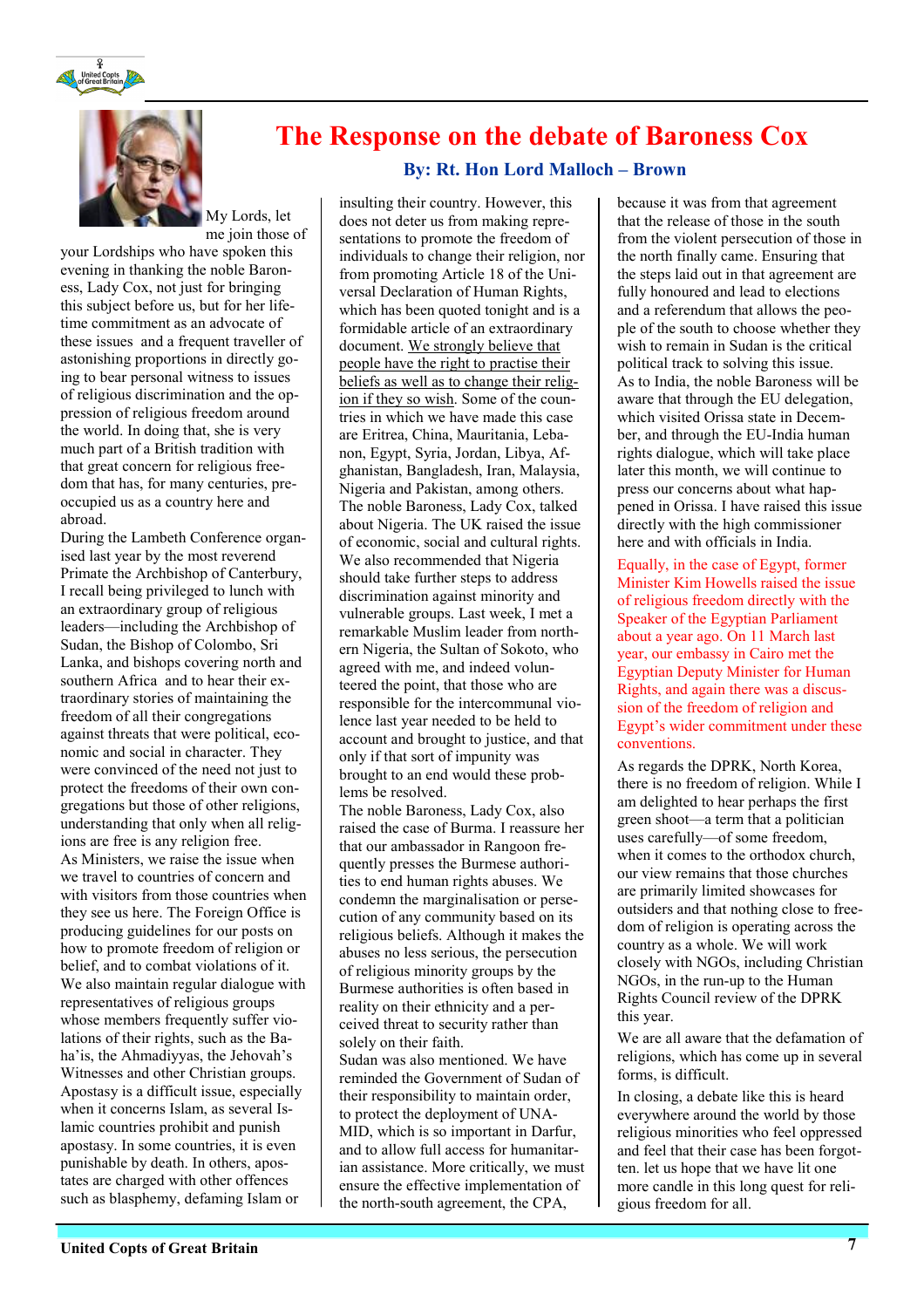

 Cranmer has received the following press statement from The Rt. Hon. Professor The Baroness Cox, of Queensbury, and Lord Pearson of Rannoch, joint sponsors of the screening of Fitna and the conference at the House of Lords entitled 'The Koran and Freedom of Speech':

"The Koran and Freedom of Speech" . Her Majesty's Government bans Geert Wilders from the United Kingdom. Would this have happened if Mr. Wilders had said "Ban the Bible"?

Our western society, and indeed the majority of peaceful Muslims, are being intimidated far too much by violent Islamists. On this occasion, the British government is guilty of appeasement.

We do not agree with Geert Wilders that the Koran should be banned even in Holland where 'Mein Kampf' is banned. We don't want it banned but discussed – particularly by the majority Muslim community; and specifically as to whether it may promote or justify or has promoted or justified violence. We are therefore promoting freedom of speech.

Geert Wilder's 'Fitna' film (available on the web) is not a threat to anyone. It merely suggests how the Koran has been used by militant Islamists to promote and justify their violence.

They react in fury and menace to our intention to show the film and have boasted that their threats of aggressive demonstrations prevented its previous showing in the Mother of Parliaments. This was not the case – the event was postponed to clarify issues of freedom of speech.

The threat of intimidation in fact increases the justification for the film to be shown and discussed in Parliament and by the British and international press.

Indeed, any alleged threats associated with Lord Ahmed of attempts to prevent the showing of the film would themselves be a confirmation of the film's message and the need for it to be shown.

The subsequent action by the Home Office to try to deter Mr. Wilders from coming to the UK has, we believe, been rightly condemned by the Dutch foreign minister, and is a further example of the appeasement policies of the British government in giving in to the threats of militant Islam.

We intend to show and discuss the film with members of the British Parliament and the press as previously indicated, with or without Mr. Wilders.

# Egypt village mob torches Bahai homes

CAIRO (AFP) — Egyptian villagers have set fire to Bahai homes after a member of the religion said on television the village was "full of Bahais," the latest incident to reflect religious tensions in the country.

Furious villagers rampaged through Sharoniyah, near Sohag in southern Egypt, on Monday and Tuesday, setting fire to and damaging four Bahai homes, a security official told AFP, asking not to be named.

The fires spread to two Muslim homes which were also damaged, the official said. The villagers also threatened the village's roughly 30 Bahais with death, the official said, after which all of them fled.

Police have detained six people in relation to the attacks are are questioning them, and additional police have been deployed in the area.

The arson attacks were the culmination of unrest that began with stone throwing immediately after a Bahai named Ahmed called a television talk show that was discussing the religious minority on Saturday night.

Ahmed, who now lives in Cairo after fleeing persecution in Sharoniyah, described the village as "full of Bahais," which showed that Egypt's around 2,000 Bahais are not just a minority in Cairo. Several human rights organisations denounced the "criminal aggression" against the Bahais and called on the authorities to prosecute those responsible.

Sectarian tensions run high in Egypt, with sporadic violence erupting between Muslims and Coptic Christians. Reports of anti-Bahai violence are rare. Clashes and killings between Muslims and Copts have broken out sporadically over the past decades in Egypt, where Copts account for an estimated six to 10 percent of the country's 80 million inhabitants.

In March, a village north of Cairo saw three days of violent clashes between Muslims and Copts that left one Copt dead. In October, a Copt shot at his sister and her family, killing her husband, after she converted to Islam and married a Muslim,

Bahais frequently complain of persecution in Egypt, which until recently only allowed citizens to put Islam, Christianity or Judaism as their religion on identity cards. A recent court ruling has allowed citizens to leave the religion field blank.

A column in the state-owned Al-Gomhuriyah newspaper said on Tuesday that the Bahais, whose world headquarters are in Haifa, Israel, are connected to "world Zionism."

Columnist Gamal Abdel Rahim described the Bahai as "a deviant group which seeks to harm Islam to serve the interests of the enemies of the Muslim

Continuation on P9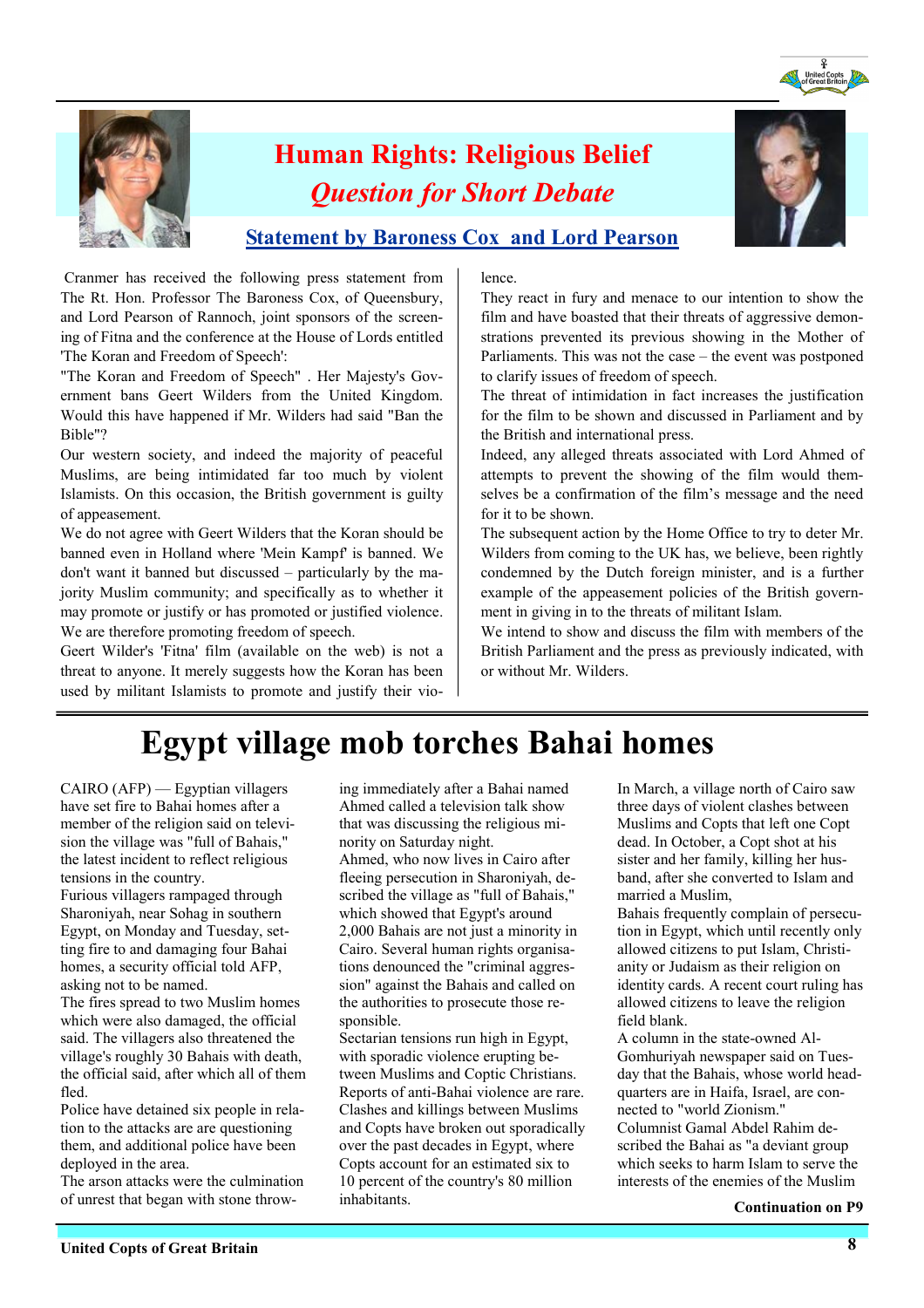

# كمبيوتر وزارة الداخلية المصرية يتحرك لأسلمة أقباط المهجر

يصر الاقباط في الداخل والخارج على ضرورة حذف خانة الديانة من بطاقات الرقم القومي ومن جميع الاوراق الرسميَّة، فهل تعرف لماذا كلِّ هذا الاصرار، اذا لم تكن تعرف فاقرأ هذه الرواية الغريبة العجيبة التي حدث مثلها منات المرات من قبل، ومازالت تحدث نتيجة التخلف والجهل والتعصب الاعمى. والامر الغرِّيب ايضا ان الكمبيوتر يخطىء فقط عندماً يحول الشخص من مسيحى الى مسلم، ولا يخطئ ولو لمرة واحدَةً في تحويل شخصٌ من مسلّم الى مسيحي، اليس في ذلك منتهى الغرابة؟ والسوال المهم ايضاً هو هل<br>يعمل الكمبيوتر من تلقاء نفسه، ام ان هناك من يمده بالمعلومات؟ عموماً نترككم مع هذا الخبر الغريب الذي نقله لنا موقع ا"لاقباط الاحرار" ۖ ونحن ننقله لكم بدون حذف او اضافة على النحو التالي:



"هل سمعتم عن كمبيوتر وزارة الداخلية في مصر،إنه الكمبيوتر العجيب الذي يحول الكثير من المسيحيين إلى مسلمين عند استخراج شهادات الميلاد وبطاقات الهوية والاوراق الثبونية الأخرى، ويقولون خطأ من الكمبيوتر ،ولكن هذا الكمبيوتر ذاته لم يحدث مطلقا أن حول المسلم إلى مسيحي. هذا الكمبيوتر مثله مثل الدراما التليفزيونية التى يتحول فيها المسيحى إلى مسلم وسط ابتهاج صناع الدراما، ولكن ممنوع تماما أن يتحول المسلم إلى مسيحي في أي شكل من أشكال هذه الدر اما. الجديد في الامر انتقال كمبيوتر وزارة الداخلية المصرى إلى المهجر لاسلمة أقباط المهجر أيضا. جاء وفد من وزارة الخارجية إلى أمريكا ـ نصفه من رجال المخابرات - في زيارة وتجارة كما يقولون،أ ما الزيارة فلتسهيل إجراءات استخراج بطاقة الرقم القومي للمصريين في الخارج كما أعلنوا، أما التجارة فهي من نصيب رجال

المخابر ات ليلعبو ا مع أقباط المهجر .



 $T = 41.7 T T T + 110.110$ 

لم يكتفي رجال المخابرات بتجنيد بعض ضعاف الَّنْفُوس الَّذِين بِتَلْقُونَ الأَوامِرِ مِبِاشْرِ ةَ مِنْ مَقْرِ المخابرات بحدائق القبة ومن مقر أمن الدولة بلاظوغلى وإنما جاءوا في محاولة لتهدئة الأقباط في الخارج من أجل تحسين صورة نظامهم أمام ساكن البيت الأبيض الجديد

المهم أن كمبيوتر وزارة الداخلية اللعين بدأ يمارس هوايته في المهجر، وكانت هذه المرة من نصيب المهندس فيكتور عبد الملك حنا غبريال، وهو من المهاجرين القدامي في كنيسة مار جرجس ببروكلين نيويورك، وعضو نشط في الهيئة القبطية الأمريكية منذ مدة طويلة.

القنصلية المصرية بنيويورك تستخرج بطاقة الرقم القومي لقبطي على أنه مسلم وتطالبه باثبات العكس! ذهب السيد فيكتور إلى القنصلية المصرية بنيويورك لاستخراج بطاقة الرقم القومى ودفع الرسوم، ولانه ارملَّ ويرغب في الزواج ثانية منَّ مصر فقد سارع بإستخراج هذه البطاقة التي بدونها

لا نتم مراسيم الزواج الكنسي في مصرٍ ولكن المفأجاة كآنت عند إستلامه البطاقة ووجد أمام خانة الديانة مسلم فيكتور عبد الملك حنا غبريال مسلم !!!

ذهب فورا إلى الموظف المختص في القنصلية بنيويور ك ليخبر ه بهذا الخطأ الجسيم،ولكن كان رد الموظف ببرود نحن لا نستطيع أن نفعل شيئا لك عليك أن تصحح الخطأ في القاهرة. على المهندس فيكتور أن يذهب إلى مصر ليستخرج شهادة ميلاد له ولابوه ولجده لكي يثبت إنهمّ مسْيِحيون، ثم عليه أن يحضر شهادة من الأزهر تقول إنه لم يعلن إسلامه في أي وقت من قبل وبعد كل ذلك يذهب إلى كمبيوتر وزارة الداخلية لكي يصحح خانة الديانة إذا قبلوا ذلك، وإذا رفضوا عليه أن يذهب للمحكمة الإدارية ليثبت إنه لم يعلن إسلامه وإنه مسيحى وإنه شماس وإنه عضو نشط فَى الْهِيئَات القبطية في الخارج التي تقاوم الإضطهاد والاسلمة.....

وحتى تحكم له المحكمة بعد سنوات طويلة، بعد أن يتدخل المحامى العنانى ونبيه الوحش ووزارة الداخلية لتطعن في الحكم ولتثبت عبقرية الكمبيوتر الخاص بها وفاعليته في تخفيض اعداد الأقباط في مصر بتحويلهم إلى مسلمين وربما بعد كل هذه السنيين ينتقل السيد فيكتور إلى جوار ربه قبل ان يحقق حلمه في الزواج الثاني... وربما كانت هذه دعوة زوجته الأولى عليه بأن يلحقها قبل أن يتزوج مرة أخرى بعدها ِ

فهل يحقق القنصل المصرى حلم المهندس فيكتور في الزواج بتصحيح بياناته قبل فوات الأوان، وكفاكم هذه الالاعيب القذرة في مصر أما كمبيوتر وزارة الداخلية اللعين الذي أنتقل بالاعيبه إلى المهجر سنقاومه في الخارج كما نقاومه في الداخل، حتى بلغى تماما ذكر الديانة في بطاقات الهوية والاوراق الثبوتية كما هي في الدول المتحضر ة

القبض على 3 ار هابيين مصريين بالعراق



religion, in particular world Zionism." "I know very well that the villagers of Sharoniyah protect their religion and their beliefs. The proof is that the Bahai Ahmed himself admitted during the programme that he had stones thrown at him at his home because he abandoned Islam." Bahais consider Bahaullah, born in 1817, the last prophet sent by God, while Muslims believe the last messenger of God was the Prophet Mohammed.

Of the faith's 12 principles including the unity of mankind, the elimination of all forms of prejudice, gender equality and independent investigation of truth, it is obedience to government that Bahais most stress in Egypt. Egyptian Bahais do not join political parties, take part in demonstrations or hold elections for their spiritual assemblies.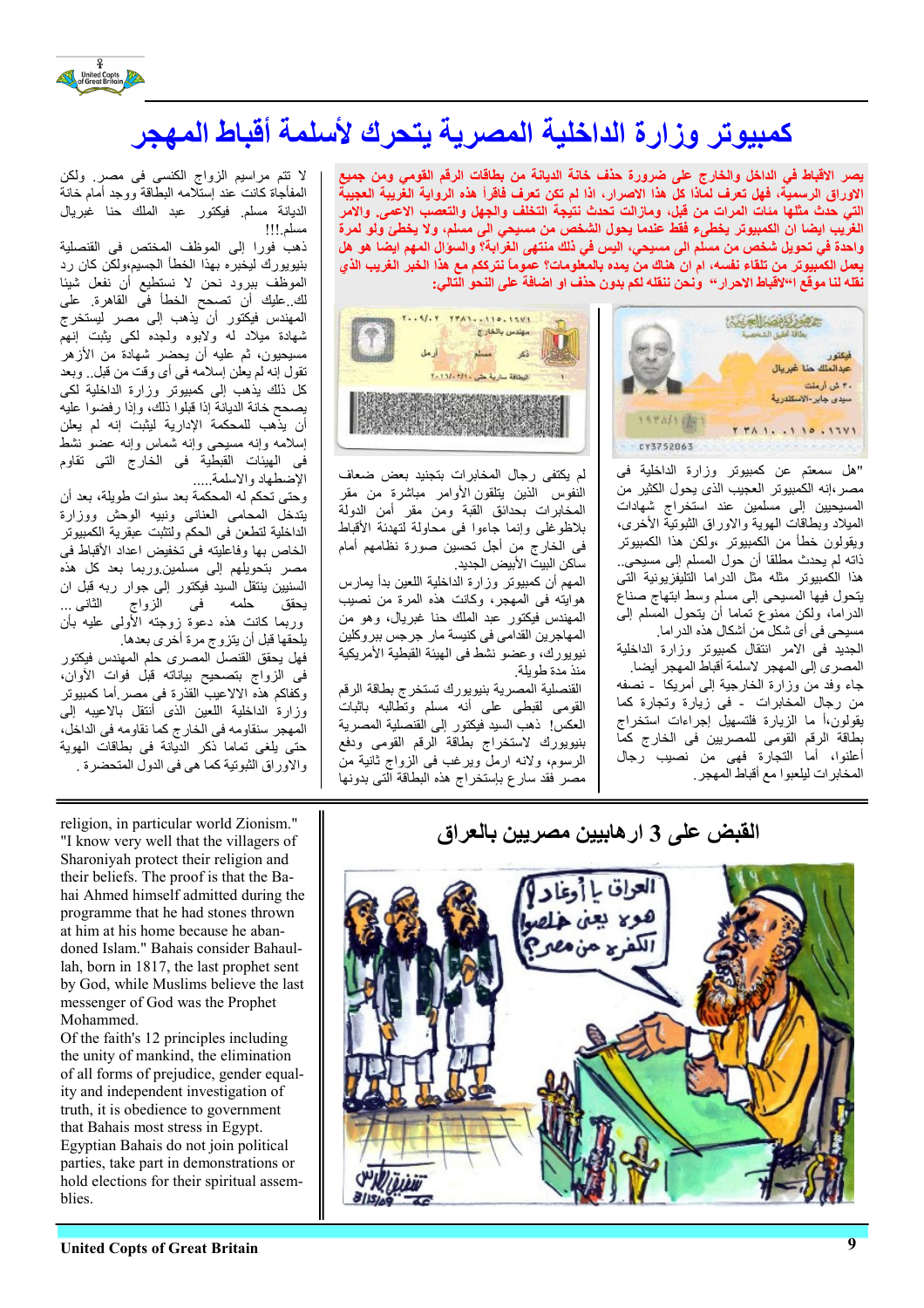

#### بقية المنشور صفحة 11

● المهجوم على دير ابو فانا في 31 مايو وإحتجاز الرهبان كرهائن وتعذيبهم ومحاولة اجبارهم على البصق على الصليب وترك دينهم، وقد برئت المحكمة كافة المعتدين

● هجوم حوالي 4000 شخص على كنيسة السيدة العذراء والانبا ابرام بعين شمس في 23 نوفمبر 2008 وحطموا اجزاء من مباني الكنيسة واشعلوا النار في 8 سيارات وبعض ممتلكات الأقباط واصيب 8 افراد من جراء هذا المجوم وأجبروا الأقباط على عدم الصلاة في الكنيسة وهي مغلقة حاليا

● في 20 يوليو هاجم الألاف بيوت وممتلكات الأقباط في قرية النزلة بمحافظة الفيوم بحجة هروب فتاة كانت مسيحية من زوجها المسلم، وقد دمروا ونهبوا وخربوا في ممتلكات الأقباط على نطاق واسع وأشاعوا الرعب والهلع بين الأسر القبطية ● في 4 اكتوبر تعرضت أيضا قرية الطيبة بمركز سمالوط بالمنيا لهجوم واسع كما أذاعت رويتر وتم مقتل الشاب جمال ناشد 19 سنة، واصابة ثلاثة أخرين علاوة على التخريب والنهب لممتلكات الأقباط، وقد تكررت هذه الأحداث عدة مرات في هذه القرية.

● وتعرضت قرية دفش بسمالوط أيضا لعدة مرات من المهجوم الغوغائي في عام 2008 ونتج عن ذلك مقتل ميلاد فرج ابراهيم واصىابة وتدمير ونهب ممتلكات للأقناط

● وفي شهر نوفمبر قامت محافظة اسكندرية بهدم مبنى لإيواء الأطفال والمسنيين تابع لكنيسة ابو

سيفين بكنج مريوط رغم حصول المبنى على كافة التصريحات القانونية اللازمة

● لاول مرة منذ مائتـي عام يقتيد كـاهن بملابسه الكهنوتية للسجن مباشرة من قاعة المحكمة بعد صدور حكم مشدد عليه بالحبس 5 سنوات بتهمة المشاركة في تزوييج فتاة ببطاقة مزورة، وهو القس متاؤس وهبة من كنيسة السيدة العذراء بكرداسة بالجيزة والقصة ببساطة أن فتاة تنصرت، ولإستحالة تغيير بطاقتها بعد التنصير قامت بتزوير بطاقة لكي تستطيع ان تتزوج، وتحمل الكاهن مسئولية ذلك رغم انه دوره فقط كان التزوييج وليس التزوير وقد صدر تقرير محترم لمنظمة هيوم رايتس ووتش في ديسمبر 2007 بعنوان " هويات مُمنوعة" طالب الدولة بعدم معاقبة هؤلاء الذين يزورون في اوراقهم الرسمية لأن الدولة المصرية لم تترك لهم حلا أخرا ، ولأنهم في حالة موت

●في 28 مايو حدثت مذبحة لتاجر مجوهرات قبطي بحي الزيتون راح ضحيته اربعة اشخاص، وبعد ساعة واحدة من وقوع الحادث اصدرت وزارة الداخلية بيانا يقول ان الحدث غير طائفي،ولأن هذا الرجل نسيب أخي فقد استدعوه للتحقيق وحتى الأن لم يقولوا لنا من هو القاتل إذا كان الحادث غير طَائفي، وفي نفس العام أيضا قتل صاحب محل مصوغات في بشتيل اسمه معوض فاضل ، وقبلها بشهور قتل صاحب محل مصوغات قبطي اخر في الجيز ة، و هو جمت في نفس السنة عدة محلات مصوغات لأقباط في مناطق متفرقة من مصر ● في 6 نوفمبر 2008 تم الإستلاء على قطعة مساحتها 1350 مترا بقرية ميت نما تابعة لمطر انية

شبرا الخيمة، وتم الإستيلاء أيضا على كنيسة تابعة للأقباط في رشيد بالقوة والبلطجة. ● في نفس سنة 2008 رفض أحد القضاة بمحكمة شبرا الخيمة بتاريخ 12 اغسطس شهادة احد المسيحيين بحجة إنه لا تجوز شهادته، ورفضت نقابة الأطباء نقل الأعضاء بين المسلم والمسيحى لأن الاخوان المسيطرين على النقابة يعتبرون جسد المسيحي نجس وفي 17 سبتمبر صدر حكم بحبس السيدة بهية السيسى بالسجن 3 سنوات لأن والدها ترك المسيحية لفترة قصيرة منذ 33 سنة وكان عليها ان تتبع والدها منذ هذه السنوات الطويلة، وفي نفس السنة أيدت المحكمة حضانة الأطفال ماريو واندروا لوالدهم المسلم رغم إعلان الأطفال على الملأ بأنهم مسيحيون، ومن قبلهم حكمت المحكمة بحضانة الأطفال اشرقت وماريا لوالدهم الذي أسلم، وامتنع الأمن عن تسليم الطفلة بارثينيا (3 سنوات) لحضانة والدتها ميرفت رزق الله فهمى من زوجها الذي أسلم بحجة أن الطفلة اصبحت مسلمة.

● وفي نفس السنة أيضا تحرشت الدولة بأراضي دير ابو مقار في محاولة للإستيلاء عليها، وبدأ الطمع في أراضي الاديرة التي اصلحها الرهبان منذ مئات السنبين عندما كانت الصحراء خالية وموحشة

هذه فقط عينات لما حدث للأقباط في عام 2008 وساهمت الدولة بجزء كبير منها اما مباشرة أو بعدم معاقبة المعتدين أو بالتواطئ أو بعدم وجود ردع أو بنقص الحماية لأقلية مستهدفة

\* المصدر: جريدة ايلاف يوم 31 يناير 2009



# صمود الحركة القبطية فى المهجر

لتعلم القيادة السياسية ف*ي* مصر وكل أجهزتها أن المنظمات القبطية الشريفة ف*ي* المهجر

<mark>بقلم د. سليم نجيب، رئيس الهيئة القبطية الكند</mark>ية : حينما تأسست الهيئة القبطية الكندية عام 1969، كان هدفها الأساسى رفع الاضطهاد والتمييز والظلم الذي ابتعرض له إخْوننا الأقباط في مصر بصورة بومية

وحتى وقتنا هذا وظل وسيظل صوت أقباط المهجر عالياً مدوياً ولو كره الكار هون لقد أعطى الرعيل الأول من المجهودات العظيمة أمام الساحات الدولية والمحلية لكيما يسترد الأقباط حقوقهم المسلوبة

والهيئة القبطية الكندية تترحم على كل الذين جاهدوا جهادأ قومياً وطنياً جباراً، أعطوا زهرة شبابهم وشيخوختهم من أجل القضية القبطية.

فنذكر ونتذكر المرحوم الدكتور شوقي كراس مؤسس ورئيس الهيئة القبطية الأمريكية، والمرحوم الشهيد الدكتور مكين مرقص الذي ڤُتل قُتلًا بيد الغدر والارهاب والتعصب وهو خارج من عيادته الطبية كما نذكر ونتذكر المرحوم الأستاذ الكبير رمسيس جبراوي المحامي مؤسس ورئيس الهيئة القبطية الاسترالية، كما نذكر ونتذكر دينامو الهيئة القبطية الأمريكية المرحوم المهندس مراد سليمانالذي كان يجلجل بصوته الرنان أمام البيت الأبيض حينما كان يتواجد أنذاك الرئيس الراحل أنور السادات وأيام الرئيس حسنى مبارك ايضاً.

كما لا ننسى المتحدث الرسمي للهيئة القبطية الأمريكية المرحوم المهندس ناجي خير فنذكر ونتذكر مذكراته العديدة العظيمة المدافعة عن إضطهاد الأقباط والقضية القبطية كاملة وكان الكونجرس الأمريكي يحاط بها علماً كما نذكر ونتذكر المرحوم المهندس/ سمير عوض الله والمرحوم المهندس سرتيال مسدار ي.

كان الجميع يعمل بكل إخلاص ونفان وإنكار للذات ولم تتجاسر المخابرات المصرية إختراق صفوف الأقباط لاصطباد اي قبطي في المهجر ليعمل عميلاً لمهم أو يستدرجوه ويخدعوه ويلعبون به -بعد ذلك "كالكرة الشراب" أو لعمل

وقيعة بين صفوف الأقباط بحجة تمصير القضية القبطية

ماذا جرى؟؟؟ ففي أواخر التسعينات وما يليها ، نجحت المخابرات المصرية برئاسة سيادة اللواء عمر سليمان في إختراق "بعض ضعاف النفوس" لتنفيذ مخطط قذر ومحاولة الوقيعة فيما بَين صفوف الأقباط بالمهجر ولكن نقول "ماذا يفعل الانسان لو ربح العالم كله وخسر نفسه" لأنهم باعوا القضية القبطية وخانوها طمعاً في جاه أو تقرباً للسلطات الحكومية أملين بوعود حكومية كاذبة وخادعة بغرض تمييع وتهميش وتمويه المخطط العنصري وإضطهاد الأقباط يا حضرات السادة الذين تزمعون القيام بالحوارات والمؤتمرات،

لدينا في دستورنا المصري نصوصاً عن المواطنة (المادة الأولى) وعن المساواة وحرية العقيدة وحرية مباشرة الشعائر الدينية (المادنين 40 و 46) ومع ذلك هذه النصوص حبر على ورق ٍ هل بتم بالفعل إعمال مبدأ المواطنة أم

أيها الشباب القبطي من الجيل الحالي توحدوا وكونوا على بينة بما يحيكه النظام الحاكم لتمويت قضية الأقباط بإحالتها للدراسة والحوارات واللجان فإن الوجه الحقيقي للنظام الحاكم وللمخابرات العامة في مصر نجاه الأقباط دليل قاطع على أن النظام ليس لديه أي نية في إصلاح الأمور إطلاقا.

إننا نخاطب الضمائر الحية المؤمنة برفع الظلم عن الأقباط ورفع صوتهم في الخارج في كافة المحافل الدولية

ايها الشباب القبطي كونوا صامدين إلى النهاية لا يخيفنا الوعيد والتهديد. وإعلموا أن دوام الحال من المحال.

ولنعلم القيادة السياسية فى مصر وكل أجهزتها أن المنظمات القبطية الشريفة في المهجر سائرة ومستمرة في طريق الكفاح السلمي القانوني وفقاً للمواثيق الدولية لحقوق الانسان وصوت الأقباط في المهجر لن يخمد ولو كره الكار هون..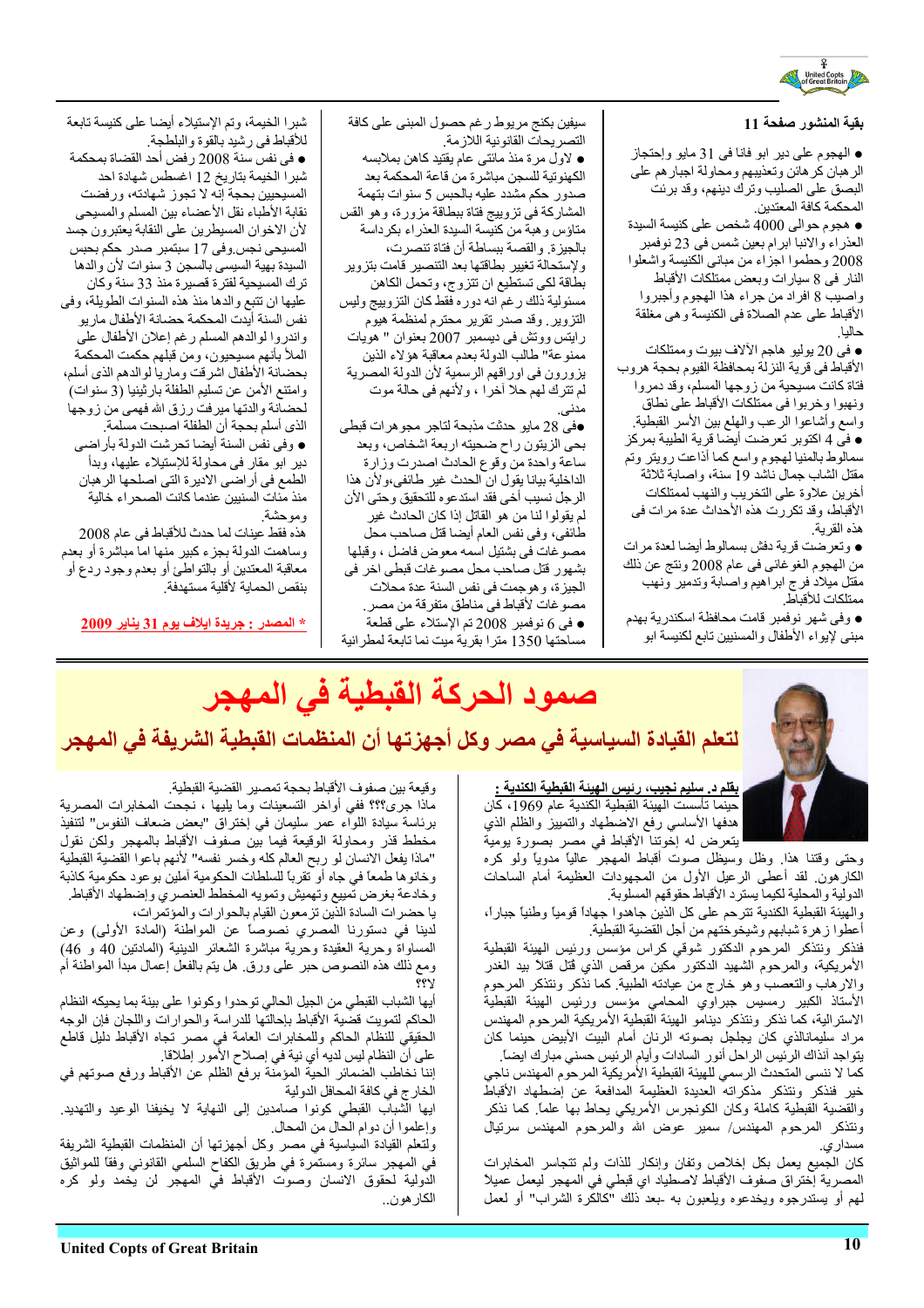

# ورقة عمل حول خطوات بناء الثقة مع الأقباط

بقلم : مجدي خليل \*

هناك إنهام شائع بأن الأقباط في مصر اختاروا العزلة والإنزواء داخل الكنائس بديلا عن المشاركة السياسية والإنخراط في العمل العام ، فهل هذا التوصيف دقيق؟

المسألة ليست بهذه البساطة، ونقطة البداية هي أن الأقباط تم إستبعادهم عمدا عن المشاركة في إدارة شئون بلدهم والخيارات المتاحة أمامهم ليست بين المشاركة أو الإنعزال، وإلا لكانوا اختاروا المشاركة بالتأكيد، وأنما هي بين النضال السياسي والحقوقي لنزع الحق في المشاركة وبين الإنعزال المريح وقد اختار الكثيرون الإنعزال ولجأوا إلى الملاذ الأمن داخل الكنائس، ودور الكنيسة تمثل فقط في الحضّانة الّتي تستقبل ابناءها وتحاول أن تخفف عنهم مشاعر الظلم بسبب ما يمارس ضدم من قبل مؤسسات الدولة

وبجانب الاستبعاد من المشاركة، هناك الكثير من المظالم التي مورست ضد الأقباط خلال العقود الثلاثة الأخيرة والتي أدت في النهاية إلى إنهيار الثقة بين الأقباط ومؤسسات الدولة. والخطورة هي أن هذه الثقة لم تنهار بين الأقباط و «النظام السياسي» فحسب ولكن بينهم وبين «مؤسسات الدولة» ذاتها:

ـ المؤسسة الأمنية (الشرطة وأمن الدولة) منحازة بشكل سافر ضد الأقباط ليس فقط في حالات تغيير الدين ولكن في كل ما يقع على الأقباط من مظالم، وهناك تقارير عديدة من منظمات حقوق مصرية ودولية ترصد هذا الإنحياز الأمنى ضد الأقباط بل وفي كثير من الحوادث التواطئ ضدهم فضف لهذا إصرار القيادة السياسية على ترك «الملف القبطي» في يد أجهز ة الأمن بالكامل.

ـ المؤسسة القضائية التي تمثل الملاذ الأمن للمظلومين لم تكن هكذا بالنسبة للأقباط، فالعدالة غائبة بالنسبة للأقباط ليس فقط في المسائل المتعلقة بالحريات الدينية والأحوال الشخصية، وإنما في التعامل مع العنف الذي مورس ضدهم في العقود الثلاثة الماضية. وهناك أكثر من 1500 حادثة إعتداء وقعت على الأقباط خلال نلك الفترة منها 240 حادثة إعتداء كبيرة، وقد قدرت ضحايا الأقباط بحوالبي 4000 قتيل وجريح، علاوة على تدمير ونهب مئات الملايين من ممتلكاتهم الخاصة. فهل كانت العدالة على مستوى هذه الأحداث؟ الاجابة قطعا بالنفي، فلم تكن هناك العدالة التي تردع المعتدين وتريح المتألمين، ولا حتى تحقيقات شَرِطَة كانت عادلة في أغلبية هذه الأحداث. ـ السلطة التشريعية منحازة أيضـا ليس فقط في تهميش الأقباط بها وتمثيلهم بشكل رمزي تافه، بل ومن خلال تعطيل كل التشريعات التي تحاول إنصافهم وأخرها القانون الموحد لدور العبادة ـ السلطة التنفيذية تتحمل الجزء الأكبر من المسئولية عن اضطهاد وتهميش الأقباط وعن المظالم التي تقع عليهم، و هي مسئولة قانونيا عن كل ما يقع ضدهم ِ ـ حتى الأحز اب السياسية فالثقة فيها ضعيفة جدا، ويكفينا القول أن الحزب الحاكم لم يرشح قبطيا واحدا على قوائمه عام 1995، وفي الانتخابات التالية رشح أقل من نصف في المائة من الأقباط من مجمل قوائمه، ويقوم بتعيين الأقباط «المهادنيين»،

بل إن بعضهم معادي لمطالب الأقباط المشروعة. وإذا حاولت بعض الأحزاب وضع أقباط على قوامها، فإن الحزب الحاكم يلعب «بورقة الدين» ليفوز بأي ثمن وبأي طريقة<sub>.</sub>

ـ الجهاز التعليمي أصبح يمثل نظاما تمييزيا يحرم الأقباط من الكثير من المراكز التي يستحقونها ويتجاهل تاريخهم وتر اثهم، بل وممتلئ بكل ما يهين معتقداتهم وكتبهم المقدسة ويكرس الإستعلاء الديني عليهم ويمكن الرجوع إلى الدراسات التي قام بها دكتور كمال مغيث عن التمييز الديني في التعليم المصرى وأيضا الدراسة المميزة للأستاذ عادل جندي بعنوان " طلبنة التعليم المصري" لإدراك كم أصبح هذا التعليم تمييزيا وعدوانيا ومتخلفا، وفي بعض أجزئه عنصريا

ـ المنظومة الإعلامية مليئة بالكثير من النطاول على معتقدات الأقباط وتسفيه كتبهم المقدسة وإيمانهم ونتيح وسائل الإعلام القومية مساحات واسعة وثابتة لكتاب كل همهم الإزدراء بالديانة المسيحية ونشر الكراهية والتحريض على الأقباط بدون أن تسمح حتى بحق الرد. وكل هذا أدى لتعبئة مشاعر الكراهية الشعبية التي نراها كلما انفجرت «الأحداث الطَّانفية» التـى ليستّ سوى اعتداءات ضد الأبرياء<sub>.</sub> ـ المؤسسات السيادية «الخاصـة»، (الأمنية والمخابراتية ورئاسة الجمهورية ومؤسسات صنع القرار) بيدو أنها لا تعترف بشريك الوطن من الأساس، بدليل عدم وجود قبطي واحد فيها. المسألة إذن ليست إنعز ال الأقباط بل عزلهم وتهميشهم

وإنهيار الثقة لم يأت من فراغ بل هو نتيجة حتمية لممارسات وسياسات متواصلة ومستمرة لسنوات طويلة، وتتحمل الدولة وخاصة القيادة السياسية المسئولية الرئيسية عن إعادة بناء هذه الثقة المفقودة عن طريق تصحيح هذه الأوضاع المختلة الظالمة

إن على الدولة، والقيادة السياسية، مسئولية البدء في بناء الثقة التي دمرتها مع الأقباط لسنوات طويلة، والمسألة نحناج إلى خطوات جادة لبناء هذه الثقة خطوة خطوة ونقترح في هذه الصدد البدء وبطريقة عاجلة بهذه الخطو ات:

أو لا: سرعة إصدار القانون الموحد لبناء دار العبادة وهناك مشروع القانون الذي قدمه المستشار الجويلي عضو المجلس منذ سنوات، وهو موجود في أدراج مجلِّس الشَّعب، كما أن المجلس القومي لحقوق الإنسان قدم مشروع قانون أخر في السنة الماضية

وهذا القانون سيحل مشاكل العنف المصاحب لبناء الكنائس، بشرط أن يصدر بشكل عادل وينص صراحة على الغاء الخط الهمايوني والشروط العشْرة المقيدة لبناء الكنائس، ويمنع أى اشراف أمنى على إنشاء هذه الكنائس، ولا يضع الغاما تفرغ القانون من هدفه وتعقد الأمور أكثر، ونأمل أن يصدر هذا القانون بسرعة قبل زيارة الرئيس مبارك لواشنطن لمقابلة الرئيس باراك أوباما، وإذا خلصت النوايا فالمسألة لا نتعدى عدة ساعات أو بالأكثر عدة أيام لإصدار ه.

ثانيا: سرعة تعديل قانون الأحوال الشخصية لغير



المسلمين استنادا إلى المسودة التي اتفقت عليها الطوائف المسيحية وقدمت لوزارة العدل منذ أكثر من عشرين سنة<sub>.</sub> ومن أهم أسسه أن يكون العقد شريعة المتعاقدين (أي لا تطبق الشريعة الإسلامية في حالة تغيير الدين أو المذهب)، وجعل حضانة الأطفال تطبق بشكل متساو بين الطرفين المسلم والمسيحي، وعدم إجبار الطفل على اتباع «أفضل الديانتين» في حالة تغيير أحد الوالدين لديانته<sub>.</sub> تالثا البحث عن طريقة تضمن التمثيل العادل للمسيحيين في المجالس التشريعية والمناصب السياسية وهناك العديد من الدراسات التي تمثل التجارب العالمية في دول استطاعات التغلب على هذه المسألة وإدماج أقلياتها بشكل فعال في هيكل الدولة على كافة مستوياته أما مسألة التعيينات السياسية فهي بيد الدولة، وعليها فتح كافة المؤسسات السيادية وتعيين نسبة معقولة من الأقباط بها، لأن هذا الإستبعاد هو إضطهاد مباشر نقوم به الدولة ضد الأقباط، ويعطي «لضعاف النفوس» النموذج السيء لما يمكنهم عمله على مستوى فردي

رابعاً:لا بد للدولة ان تتخذ خطوات عاجلة بمنع الهجوم تماما على المسيحية وعلى الأقباط وعقائدهم وتر اثهم وثقافتهم في وسائل الإعلام التي تقع تحت سيطرتها المباشرة، ومعاقبة من يفعل ذلك بطرده ومنعه من الظهور والكتابة في هذه الصحف المملوكة للدولة، والتي تمول من جيوب دافعي الضرائب من المسلمين والأقباط، وهذه مسألة ليست صعبة ويمكن تنفيذها بمجرد صدور الأوامر اللازمة!!.

خامسا: يحتاج النظام التعليمي إلى تغيير جذري لتقديم تعليم عصري يرتقي بالمواطن ويضعه على الخريطة التعليمية لدول العالم، وفي انتظار عملية التحديث يجب أن يحذف فور ا هذا العبث الفج المتعلق بتحويل دروس اللغة العربية إلى دروس إجبارية في الدين الإسلامي، وبالهجوم على الأخر وتسفيه معتقداته وتراثه وثقافته ونشر الكراهية و الحقد ضده

الخلاصة هي أن الأقباط لم يعزلوا أنفسهم، بل إن الدولة المصرية هي التي همشتهم وعزلتهم. وعلى الدولة، إن كانت جادة، أن تسرع بعدد من إجراءات بناء الثقة بينها وبين الأقباط والعمل على إعطاهم حقوق المواطنة كاملة وبدون نقصان، علما بأن الأقباط لا يطلبون «مميزات» خاصنة، بل مجرد حقوق مواطنة وحقوق إنسان طبقا للمواثيق الدولية أما إذا تمادت الدولة في ظلمها وغيها، فلن يجد الأقباط مفرا من النضال السلمي الحقوقي من أجل الوصول إلى حقوقهم الوطنية المشروعة

### ملحق:

مراجعة على سبيل المثال وليس الحصر ما حدث من إعتداءات على الأقباط وحقوقهم في عام 2008 نجد:

البقية صفحة 10